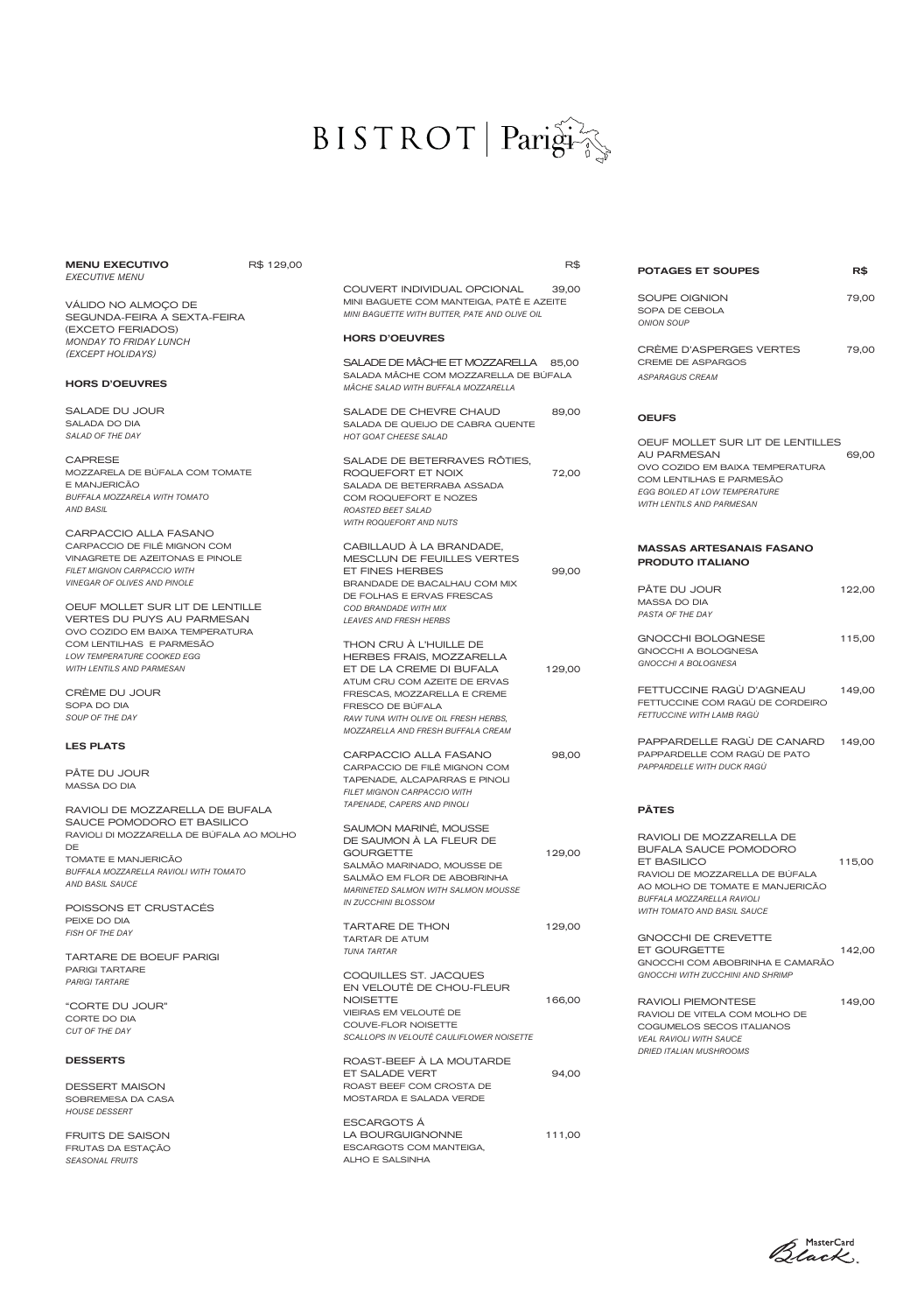## $BISTROT | Pari\hat{g}\hat{i}\hat{g}$

| <b>RISOTTO</b>                                                                                                                            | R\$    | <b>VIANDES</b>                                                                                                                                                                    | R\$    | <b>DESSERTS</b>                                                                                                                                                                                                                    | R\$   |
|-------------------------------------------------------------------------------------------------------------------------------------------|--------|-----------------------------------------------------------------------------------------------------------------------------------------------------------------------------------|--------|------------------------------------------------------------------------------------------------------------------------------------------------------------------------------------------------------------------------------------|-------|
| RISOTTO DU JOUR<br>RISOTTO DO DIA<br>RISOTTO OF THE DAY                                                                                   | 129,00 | <b>TARTARE DE BOEUF PARIGI</b><br>PARIGI TARTARE<br><b>PARIGI TARTARE</b>                                                                                                         | 129,00 | DEGUSTATION DE DESSERTS<br>MIL FOLHAS, CRÈME BRÛLÉE,<br>NOUGAT GLACÈ E MOUSSE DE                                                                                                                                                   | 85,00 |
| RISOTTO DE FRUITS DE MER<br>RISOTTO DE FRUTOS DO MAR<br>SEAFOOD RISOTTO                                                                   | 189,00 | <b>TARTARE DE BOEUF</b><br>ALLER-RETOUR<br>TARTAR DE FILÉ MIGNON                                                                                                                  | 129,00 | <b>CHOCOLATE</b><br>THOUSAND LEAVES, CRÈME BRÛLÉE,<br>NOUGAT GLACÈ AND CHOCOLATE MOUSSE                                                                                                                                            |       |
| RISOTTO AU SAFRAN,<br>RAGU D'AGNEAU<br>RISOTTO DE AÇAFRÃO COM RAGU                                                                        | 165,00 | SELADO NA CHAPA<br>TARTAR DE FILÉ MIGNON<br>SELADO NA CHAPA                                                                                                                       |        | PROFITEROLES À LA GLACE<br>VANILLE SAUCE CHOCOLAT<br>PROFITEROLE COM SORVETE DE<br>BAUNILHA E CALDA DE CHOCOLATE                                                                                                                   | 48,00 |
| DE CORDEIRO<br>SAFFRON RISOTTO WITH LAMB RAGÙ                                                                                             |        | ENTRECÔTE BORDELAISE<br>ENTRECÔTE AO MOLHO DE VINHO TINTO<br>ENTRECOTE WITH RED WINE SAUCE                                                                                        | 259,00 | PROFITEROLES WITH VANILLA ICE CREAM<br>AND CHOCOLATE SAUCE                                                                                                                                                                         |       |
| <b>POISSONS ET CRUSTACÉS</b>                                                                                                              |        | CHATEAUBRIAND ET SES SAUCES 199,00                                                                                                                                                |        | <b>TARTE FINE AUX POMMES</b><br>TORTA FINA DE MAÇÃ COM SORVETE                                                                                                                                                                     | 52,00 |
| POISSON DU JOUR<br>PEIXE DO DIA<br><b>FISH OF THE DAY</b>                                                                                 | 145,00 | (GORGONZOLA DOLCE, MOUTARDE<br>POIVRE ET BORDELAISE)<br>BIFE ALTO SERVIDO COM MOLHOS                                                                                              |        | DE BAUNILHA<br>THIN APPLE PIE WITH ICE CREAM OF VANILLA                                                                                                                                                                            |       |
| BAR A LA VAPEUR,<br>PUPUNHA RÔTI ET EMULSION<br>DE CHARDONNAY<br>ROBALO NO VAPOR, PUPUNHA ASSADO                                          | 183,00 | À SUA ESCOLHA<br>(GORGONZOLA SUAVE, MOSTARDA,<br>PIMENTA DO REINO OU VINHO TINTO)<br>HIGH STEAK SERVED WITH SAUCES YOUR CHOICE<br>(SWEET GORGONZOLA, MUSTARD, BLACK PEPPER        |        | POIRE AVEC SABAYON AU<br>CHAMPAGNE ET GLACE DE VANILLE 69,00<br>PERA COZIDA EM AÇAFRÃO AO SABAYON<br>DE CHAMPAGNE E SORVETE DE BAUNILHA<br>PEAR COOKED IN SAFFRON SABAYON OF                                                       |       |
| EM EMULSÃO DE CHARDONNAY<br>STEAMED SEA BASS WITH ROASTED HEART OF                                                                        |        | OR RED WINE)<br>PLAT DE CÔTE BRAISÊ                                                                                                                                               | 239,00 | CHAMPAGNE AND VANILLA ICE CREAM<br>PETIT GÂTEAU                                                                                                                                                                                    | 52,00 |
| PALM AND CHARDONNAY EMULSION<br>CREVETTES AU CHAMPAGNE<br>CAMARÃO AO CHAMPAGNE                                                            | 229,00 | COSTELA BRASEADA AO PRÓPRIO<br>MOLHO COM COGUMELOS<br>RIBS ROASTED IN OWN SAUCE WITH MUSHROOMS                                                                                    |        | BOLO DE CHOCOLATE COM<br>CALDA QUENTE E SORVETE<br>CHOCOLATE CAKE WITH WARM<br>LATE SAUCE AND VANILLA ICE CREAM                                                                                                                    |       |
| <b>SHRIMP IN CHAMPAGNE</b><br>HADDOCK POCHÉ, SAUCE BEURRE<br>AU CITRON ET SA PURÉ DE POME<br><b>DE TERRE</b><br>HADDOCK DEFUMADO AO MOLHO | 199,00 | COCHON DE LAIT, SAUCE<br>MOUTARDE ET CORNICHON<br>PALETA DE LEITÃO, MOLHO<br>MOSTARDA E CORNICHON<br>PORK LEG WITH MUSTARD SAUCE                                                  | 249,00 | NOUGAT GLACÈ PISTACHE,<br><b>SAUCE FRAISE</b><br>NOUGAT GLACÉ PISTACHE,<br>CALDA DE MORANGO                                                                                                                                        | 52,00 |
| AMANTEIGADO DE LIMÃO E PURÊ<br>DE BATATAS<br>SMOKED HADDOCK IN SAUCE LEMON                                                                |        | AND CORNICHON PICKLES<br>DEGUSTATION D'AGNEAU                                                                                                                                     | 239,00 | PISTACHIO NOUGAT GLACE WITH<br><b>STRAWBERRY SYRUP</b>                                                                                                                                                                             |       |
| <b>BUTTERY AND SMASHED POTATOES</b>                                                                                                       |        | DEGUSTAÇÃO DE CORDEIRO<br><b>LAMB TASTING</b>                                                                                                                                     |        | CRÊME BRÛLÉE                                                                                                                                                                                                                       | 45,00 |
|                                                                                                                                           |        | <b>VOLAILLES</b>                                                                                                                                                                  |        | MOUSSE AU CHOCOLAT<br>MOUSSE DE CHOCOLATE<br>CHOCOLATE MOUSSE                                                                                                                                                                      | 46,00 |
|                                                                                                                                           |        | RIZ AU CANARD A L'ANCIENNE<br>ARROZ COM LASCAS DE PATO E PAIO<br>RICE WITH DUCK AND PAIO CHIPS                                                                                    | 179,00 | <b>MILLE FEUILLES</b><br>MIL FOLHAS COM CRÈME DE BAUNILHA<br>THOUSAND LEAVES WITH VANILLA CREAM                                                                                                                                    | 51,00 |
|                                                                                                                                           |        | MAGRET DE CANARD À L'ORANGE<br>PEITO DE PATO GRELHADO AO MOLHO<br>DE LARANJA E ASPARGOS<br><b>GRILLED DUCK BREAST IN SAUCE ORANGE AND</b><br><b>ASPARAGUS</b>                     | 259,00 | SORBETS ET GLACES MAISON<br>SORBETS E SORVETES DO DIA<br>SORBETS AND ICE CREAM OF THE DAY                                                                                                                                          | 32,00 |
|                                                                                                                                           |        | CONFIT DE CUISSE DE CANARD<br>COXA DE PATO CONFITADA COM<br>MOLHO DE PIMENTA VERDE E TAGLIOLINI<br><b>DUCK THIGH CONFITATION WITH GREEN PEPPER</b><br><b>SAUCE AND TAGLIOLINI</b> | 229,00 | <b>GLACE ET SA MERINGUE</b><br>À LA VANILLE, PRALINÉ<br><b>AUX NOISETTES</b><br>SORVETE CREMOSO ACOMPANHADO<br>DE MERENGUE DE BAUNILHA<br>E PRALINÉ DE AVELA<br>CREAMY ICE CREAM SERVED WITH VANILLA<br>MERINGUE AND HAZEL PRALINÉ | 39,00 |
|                                                                                                                                           |        |                                                                                                                                                                                   |        | <b>FRUITS DE SAISON</b>                                                                                                                                                                                                            | 31,00 |

| <b>DESSERTS</b>                                                                                                                                                                                                                    | R\$   |
|------------------------------------------------------------------------------------------------------------------------------------------------------------------------------------------------------------------------------------|-------|
| DEGUSTATION DE DESSERTS<br>MIL FOLHAS, CRÈME BRÛLÉE,<br>NOUGAT GLACÈ E MOUSSE DE                                                                                                                                                   | 85,00 |
| <b>CHOCOLATE</b><br>THOUSAND LEAVES, CRÈME BRÛLÉE,<br>NOUGAT GLACÈ AND CHOCOLATE MOUSSE                                                                                                                                            |       |
| PROFITEROLES À LA GLACE<br><b>VANILLE SAUCE CHOCOLAT</b><br>PROFITEROLE COM SORVETE DE<br>BAUNILHA E CALDA DE CHOCOLATE<br>PROFITEROLES WITH VANILLA ICE CREAM<br>AND CHOCOLATE SAUCE                                              | 48,00 |
| <b>TARTE FINE AUX POMMES</b><br>TORTA FINA DE MAÇÃ COM SORVETE<br>DE BAUNILHA<br>THIN APPLE PIE WITH ICE CREAM OF VANILLA                                                                                                          | 52,00 |
| POIRE AVEC SABAYON AU<br>CHAMPAGNE ET GLACE DE VANILLE 69,00<br>PERA COZIDA EM ACAFRÃO AO SABAYON<br>DE CHAMPAGNE E SORVETE DE BAUNILHA<br>PEAR COOKED IN SAFFRON SABAYON OF<br>CHAMPAGNE AND VANILLA ICE CREAM                    |       |
| PETIT GÂTEAU<br>BOLO DE CHOCOLATE COM<br>CALDA QUENTE E SORVETE<br>CHOCOLATE CAKE WITH WARM<br>LATE SAUCE AND VANILLA ICE CREAM                                                                                                    | 52,00 |
| NOUGAT GLACÈ PISTACHE,<br><b>SAUCE FRAISE</b><br>NOUGAT GLACÉ PISTACHE,<br>CALDA DE MORANGO<br>PISTACHIO NOUGAT GLACE WITH<br><b>STRAWBERRY SYRUP</b>                                                                              | 52,00 |
| <b>CRÊME BRÛLÉE</b>                                                                                                                                                                                                                | 45,00 |
| <b>MOUSSE AU CHOCOLAT</b><br>MOUSSE DE CHOCOLATE<br>CHOCOLATE MOUSSE                                                                                                                                                               | 46,00 |
| <b>MILLE FEUILLES</b><br>MIL FOLHAS COM CRÈME DE BAUNILHA<br>THOUSAND LEAVES WITH VANILLA CREAM                                                                                                                                    | 51,00 |
| SORBETS ET GLACES MAISON<br>SORBETS E SORVETES DO DIA<br>SORBETS AND ICE CREAM OF THE DAY                                                                                                                                          | 32,00 |
| <b>GLACE ET SA MERINGUE</b><br>À LA VANILLE, PRALINÉ<br><b>AUX NOISETTES</b><br>SORVETE CREMOSO ACOMPANHADO<br>DE MERENGUE DE BAUNILHA<br>E PRALINÉ DE AVELÃ<br>CREAMY ICE CREAM SERVED WITH VANILLA<br>MERINGUE AND HAZEL PRALINÉ | 39,00 |

NÃO ACEITAMOS CHEQUES PROCON 151

FRUTAS DA ESTAÇÃO *SEASON FRUITS*

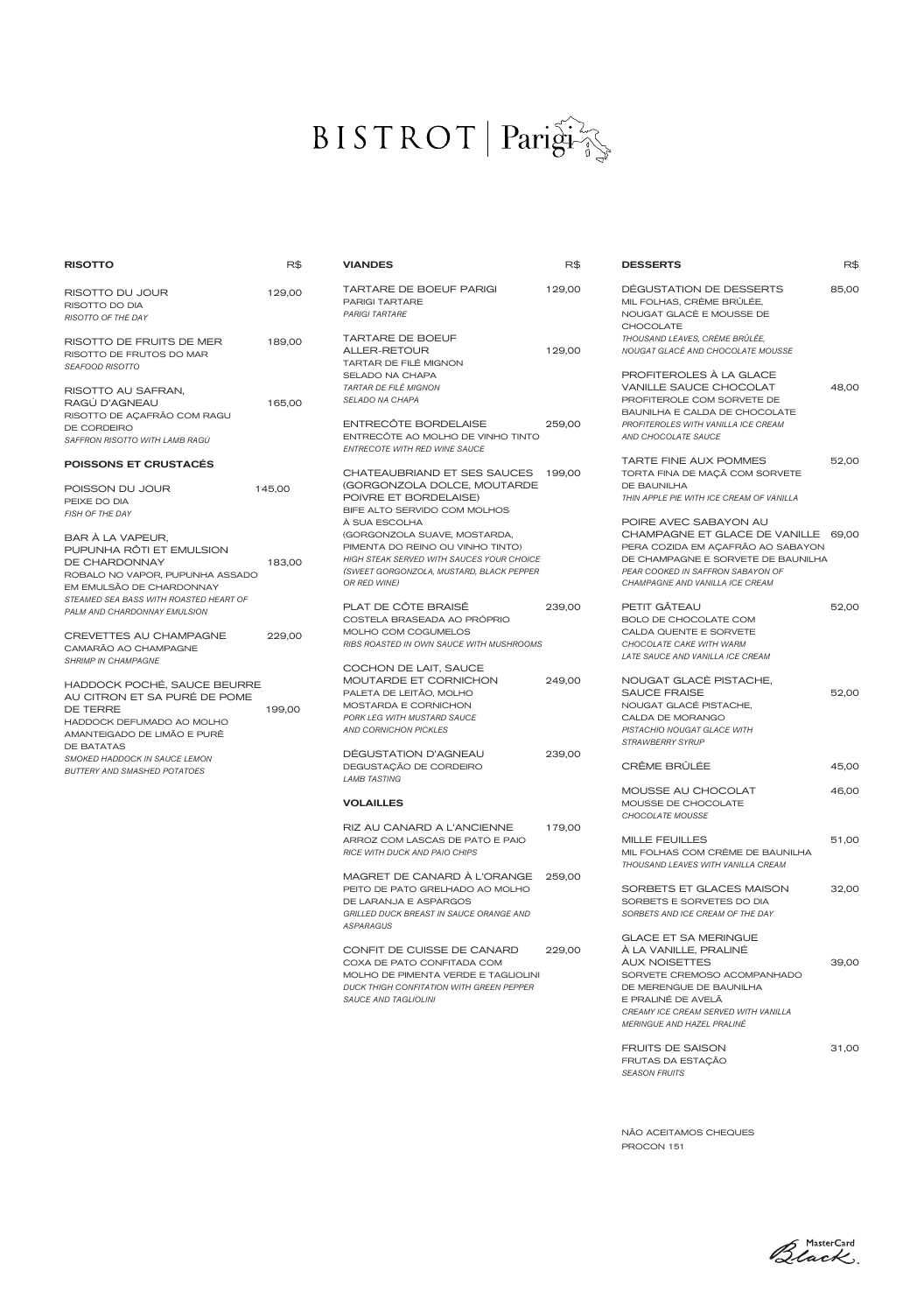#### BISTROT Parisi

| CLÁSSICOS                                                                                                                                                                                       | R\$   |
|-------------------------------------------------------------------------------------------------------------------------------------------------------------------------------------------------|-------|
| BLOODY MARY<br>VODKA ABSOLUT E SUCO DE TOMATE<br><b>TEMPERADO</b>                                                                                                                               | 55,00 |
| <b>VODKA ABSOLUT AND SEASONED TOMATO JUICE</b><br>COSMOPOLITAN<br>VODKA ABSOLUT, LIMÃO, TRIPLE-SEC<br>E SUCO DE CRANBERRY<br>VODKA ABSOLUT, SICILIANO, TRIPLE-SEC<br><b>AND CRANBERRY JUICE</b> | 55,00 |
| CAIPIROSKA<br>VODKA ABSOLUT, FRUTA E AÇÚCAR<br>VODKA ABSOLUT, FRUIT AND SUGAR                                                                                                                   | 55,00 |
| CAIPIRINHA   CACHAÇA<br>CACHAÇA YPIÓCA, FRUTA E AÇÚCAR<br>CACHAÇA YPIÓCA PRATA, FRUIT AND SUGAR                                                                                                 | 45,00 |
| GIN TÔNICA<br>GIN TANQUERAY, LIMÃO SICILIANO,<br>ZIMBRO E TÔNICA<br>GIN TANQUERAY, LEMON, JUNIPER AND TONIC                                                                                     | 54,00 |
| <b>FITZGERALD</b><br>GIN TANQUERAY, LIMÃO, XAROPE SIMPLES<br>E BITTER<br>GIN TANQUERAY, LEMON, SIMPLE SYRUP AND BITTER                                                                          | 54,00 |
| DRY MARTINI<br>GIN TANQUERAY E VERMUTE SECO<br>GIN TANQUERAY AND DRY VERMOUTH                                                                                                                   | 54,00 |
| NEGRONI<br>GIN TANQUERAY, VERMUTE ROSSO<br>E APERITIVO ITALIANO<br>GIN TANQUERAY, SWEET VERMOUTH<br>AND ITALIAN APERITIF                                                                        | 54,00 |
| <b>BOULEVARDIER</b><br>WHISKEY BULLEIT BOURBON,<br>VERMUTE ROSSO E APERITIVO ITALIANO<br>WHISKEY BULLEIT BOURBON, VERMUTE ROSSO<br>AND ITALIAN APERITIF                                         | 54,00 |
| WHISKY SOUR<br>WHISKEY BULLEIT BOURBON, LIMÃO<br><b>E XAROPE SIMPLES</b><br>WHISKEY BULLEIT BOURBON, LIME AND SIMPLE SYRUP                                                                      | 54,00 |
| MANHATTAN<br>WHISKEY BULLEIT BOURBON,<br><b>VERMUTE ROSSO E BITTER</b><br><b>WHISKEY BULLEIT BOURBON,</b><br><b>VERMUTE ROSSO AND BITTER</b>                                                    | 56,00 |
| OLD FASHIONED<br>WHISKEY BULLEIT BOURBON, BITTERS<br><b>E XAROPE SIMPLES</b>                                                                                                                    | 54,00 |
| WHISKEY BULLEIT BOURBON, BITTER AND SIMPLE SYRUP<br>APEROL SPRITZ<br>APEROL, ESPUMANTE E ÁGUA COM GÁS<br>APEROL, PROSECCO AND SPARKLING WATER                                                   | 50,00 |
| BELLINI<br>ESPUMANTE E POLPA DE PÊSSEGO<br>PROSECCO AND PEACH PUREE                                                                                                                             | 50,00 |
| CARAJILLO<br>LICOR E ESPRESSO<br><b>LICOR AND ESPRESSO</b>                                                                                                                                      | 57,00 |

| <b>RESERVE</b>                                                                                                                                                                                                                                                                                                                                                                     | R\$                                                                                                   |
|------------------------------------------------------------------------------------------------------------------------------------------------------------------------------------------------------------------------------------------------------------------------------------------------------------------------------------------------------------------------------------|-------------------------------------------------------------------------------------------------------|
| NEGRONI TANQUERAY Nº TEN                                                                                                                                                                                                                                                                                                                                                           | 62,00                                                                                                 |
| DRY MARTINI TANQUERAY Nº TEN                                                                                                                                                                                                                                                                                                                                                       | 72,00                                                                                                 |
| FITZGERALD TANQUERAY Nº TEN                                                                                                                                                                                                                                                                                                                                                        | 72,00                                                                                                 |
| <b>OLD FASHIONED</b><br>JOHNNIE WALKER GOLD LABEL                                                                                                                                                                                                                                                                                                                                  | 72,00                                                                                                 |
| <b>BEBIDAS NÃO ALCOÓLICAS</b><br>  NON-ALCOHOLIC DRINKS                                                                                                                                                                                                                                                                                                                            |                                                                                                       |
| ÁGUA MINERAL   STILL WATER<br>PERRIER 330ML<br>S. PELLEGRINO 500ML<br><b>ACQUA PANNA 500ML</b><br>REFRIGERANTE   SODAS<br>TÔNICA NACIONAL<br><b>DOMESTIC TONIC WATER</b><br>TÔNICA FEVER TREE   TONIC WATER<br>RIVERSIDE ORIGINAL TONIC<br>  TONIC WATER<br>SUCO NATURAL   FRESH JUICE<br>SUCO DE TOMATE   TOMATO JUICE<br><b>ENERGÉTICO   ENERGY DRINK</b><br>COQUETEL SEM ÁLCOOL | 9,00<br>25,00<br>34,00<br>34,00<br>9,00<br>9,00<br>25,00<br>20,00<br>18,00<br>25,00<br>23,00<br>25,00 |
| <b>CAFÉ E CHÁ   COFFEE AND TEA</b><br><b>ESPRESSO ORFEU</b><br><b>CAPPUCCINO</b><br>CHÁ   <i>TEA</i><br>CHÁ IMPORTADO   IMPORTED TEA                                                                                                                                                                                                                                               | 9,00<br>11,00<br>9,00<br>10,00                                                                        |
| <b>CERVEJAS   BEER</b><br><b>STELLA ARTOIS</b><br>  LAGER   275ML   BÉLGICA<br>BECKS   330ML<br><b>HOEGAARDEN   WITBIER</b><br>WALLS DUBBEL   375ML                                                                                                                                                                                                                                | 22,00<br>22,00<br>26,00<br>48,00                                                                      |
| <b>VODKA</b><br>ABSOLUT   SUÉCIA                                                                                                                                                                                                                                                                                                                                                   | 32,00                                                                                                 |
| <b>VODKA SUPER PREMIUM</b><br>CÎROC   FRANÇA<br>CÎROC COCONUT   FRANÇA<br>CÎROC PEACH   FRANÇA<br>CÎROC RED BERRY   FRANÇA<br>WYBOROWA EXQUISITE   POLÔNIA<br>ABSOLUT ELYX   SUÉCIA<br>GREY GOOSE   FRANÇA<br>BELVEDERE   POLÔNIA                                                                                                                                                  | 45,00<br>45,00<br>45,00<br>45,00<br>45,00<br>59,00<br>53,00<br>50,00                                  |

**CACHAÇA** YPIOCA 150 | MARANGUAPE - CE 24,00 YPIOCA 160 | MARANGUAPE - CE 30,00 YPIOCA 5 CHAVES | MARANGUAPE - CE 50,00 NEGA FULÔ CARVALHO 25,00 | NOVA FRIBURGO - RJ ESPÍRITO DE MINAS | SÃO TIAGO - MG 25,00 ANÍSIO SANTIAGO | SALINAS - MG 100,00 LEBLON | PATOS DE MINAS - MG 25,00 YAGUARA BRANCA | IVOTI - RS 30,00 YAGUARA BLENDED | IVOTI - RS 33,00 PORTO DO VIANNA PREMIUM 23,00 | TURVELÂNDIA – MG PORTO DO VIANNA TRADICIONAL 21,00 | TURVELÂNDIA – MG GRAPPA CHARDONNAY BARRIQUES 65,00 | NONINO | FRIULI TRADIZIONE | NONINO | FRIULI 90,00 ELISI | BERTA 135,00 AGUARDENTE | SPIRIT KIRSCH | ARTHUR METZ | FRANÇA 54,00 PISCO | CAPEL | CHILE 30,00 POIRE WILLIAMS 50,00 | G.E MASSEN | FRANÇA TEQUILA DON JULIO BLANCO 60,00 DON JULIO REPOSADO 51,00 JOSÉ CUERVO GOLD | SILVER 30,00 JOSÉ CUERVO RESERVA DE LA FAMILIA | ULTRA PREMIUM 129,00 SAKE JUN DAITI | BRASIL 23,00 GEKKEIKAN SILVER | USA 33,00 GIN TANQUERAY 37,00 TANQUERAY Nº TEN 60,00 GIN TANQUERAY RANGPUR 65,00 GIN TANQUERAY SEVILLA 65,00 GORDON'S 38,00 BEEFEATER 45,00 BEEFEATER 24 60,00 BOMBAY 40,00 HENDRICK'S 65,00 MARE 75,00 CALVADOS PERE MAGLOIRE VSOP 66,00 ARMAGNAC CAUSSADE 7 Y.O. 56,00 CAUSSADE 10 Y.O. 96,00 JEREZ | SHERRY

R\$

TIO PEPE 38,00 LA INA 35,00

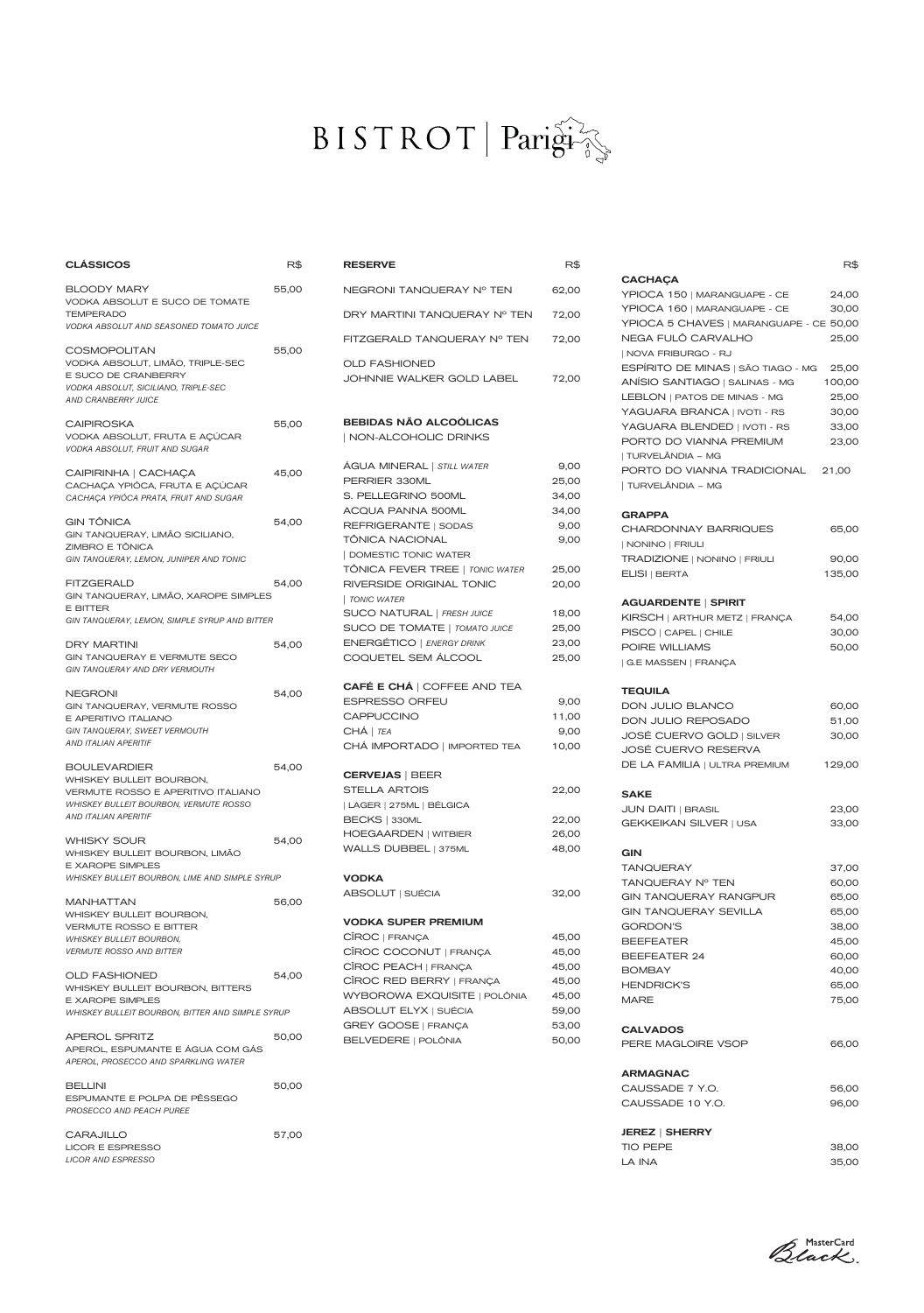# BISTROT Parigi

|                                              | R\$            |                                                   | R\$             |
|----------------------------------------------|----------------|---------------------------------------------------|-----------------|
| <b>RUM</b>                                   |                | SCOTCH WHISKY 12 Y.O.                             |                 |
| ZACAPA XO   GUATEMALA                        | 112,00         | JOHNNIE WALKER BLACK LABEL                        | 40,00           |
| ZACAPA 23 SOLERA   GUATEMALA                 | 74,00          | JOHNNIE WALKER DOUBLE BLACK                       | 55,00           |
| HAVANA CLUB ANEJO 3 Y.O.   CUBA              | 28,00          | <b>BUCHANAN'S</b>                                 | 45,00           |
| HAVANA CLUB ANEJO 7 Y.O.   CUBA              | 45,00          | <b>LOGAN</b>                                      | 39,00           |
| BACARDI CARTA BLANCA E ORO                   | 25,00          | <b>OLD PARR</b>                                   | 40,00           |
| <b>BRASIL</b>                                |                | OLD PARR SILVER                                   | 36,00           |
|                                              |                | CHIVAS REGAL                                      | 39,00           |
| <b>VERMOUTH   AMARO   BITTER</b>             |                | <b>BALLANTINE'S</b>                               | 35,00           |
| CAMPARI   BRASIL                             | 32,00          |                                                   |                 |
| MARTINI   STANDARD   BRASIL                  | 25,00          | <b>SCOTCH WHISKY PREMIUM</b>                      |                 |
| PUNT & MES   ITÁLIA                          | 40,00          | JOHNNIE WALKER BLUE LABEL                         | 220,00          |
| FERNET BRANCA   ARGENTINA                    | 37,00          | JOHNNIE WALKER PLATINUM 18 Y.O.                   | 110,00          |
| AVERNA   ITÁLIA                              | 40,00          | JOHNNIE WALKER SWING                              | 95,00           |
| NONINO   ITÁLIA                              | 115,00         | JOHNNIE WALKER GOLD RESERVE                       | 62,00           |
| LUCANO   ITÁLIA<br><b>ANTICA FORMULA</b>     | 31,00          | BUCHANAN'S 18 Y.O.<br>DIMPLE 15 Y.O.              | 130,00<br>71,00 |
|                                              | 55.00<br>45,00 | ROYAL SALUTE 21 Y.O.                              |                 |
| LILLET                                       |                | CHIVAS REGAL 18 Y.O.                              | 210,00<br>79,00 |
| <b>CONHAQUE</b>                              |                |                                                   |                 |
| <b>COURVOISIER VSOP</b>                      | 96,00          | <b>SCOTCH WHISKY SINGLE MALT</b>                  |                 |
| <b>HENNESSY VSOP</b>                         | 96,00          | THE SINGLETON 12 Y.O.                             | 55,00           |
| <b>HENNESSY XO</b>                           | 255,00         | CARDHU 12 Y.O.   SPEYSIDE                         | 60,00           |
| RÊMY MARTIN VSOP                             | 100,00         | GLENFIDDICH 12 Y.O.   SPEYSIDE                    | 58,00           |
| RÊMY MARTIN XO                               | 185,00         | MACALLAN 12 Y.O.   SPEYSIDE                       | 230,00          |
|                                              |                | GLENMORANGIE 10 Y.O.   HIGHLAND                   | 70,00           |
| <b>ANISADOS</b>                              |                | GLENLIVET 12 Y.O.   SPEYSIDE                      | 52,00           |
| PERNOD   FRANÇA                              | 38,00          | MACALLAN 15 Y.O   SPEYSIDE                        | 450,00          |
| ABSINTO   PORTUGAL                           | 50,00          | MACALLAN 18 Y.O   SPEYSIDE                        | 800,00          |
|                                              |                |                                                   |                 |
| <b>LICOR</b>                                 |                | <b>BOURBON WHISKEY</b>                            |                 |
| <b>BAILEY'S</b>                              | 30,00          | <b>BULLEIT</b>                                    | 55,00           |
| AMARULA                                      | 30,00          | <b>JACK DANIEL'S</b>                              | 38,00           |
| AMARETTO DISARONNO                           | 30,00          | <b>GENTLEMAN JACK</b>                             | 55,00           |
| <b>TIA MARIA</b>                             | 37,00          | <b>MAKER'S MARK</b>                               | 55,00           |
| LICOR 43                                     | 57,00          | <b>JIM BEAM WHITE</b>                             | 35,00           |
| <b>DRAMBUIE</b>                              | 30,00          | <b>JIM BEAM BLACK</b>                             | 35,00           |
| <b>PEACHTREE</b>                             | 30,00          |                                                   |                 |
| <b>LIMONCELLO</b>                            | 58,00          | <b>IRISH WHISKEY</b>                              |                 |
| <b>GRAND MARNIER</b>                         | 42,00          | <b>JAMESON   STANDARD</b>                         | 34,00           |
| <b>COINTREAU</b>                             | 25,00          |                                                   |                 |
| <b>SAMBUCA</b>                               | 30,00          | <b>JAPANESE WHISKY</b>                            |                 |
| <b>FRANGELICO</b>                            | 30,00          | <b>KAKUBIN</b>                                    | 68,00           |
| <b>CHARTREUSE VERDE</b>                      | 55,00          |                                                   |                 |
| CHARTREUSE AMARELO                           | 49,00          |                                                   |                 |
| <b>MARASCHINO</b>                            | 40,00          |                                                   |                 |
|                                              |                |                                                   |                 |
| <b>SCOTCH WHISKY STANDARD</b>                |                |                                                   |                 |
| JOHNNIE WALKER RED LABEL                     | 35,00          |                                                   |                 |
| <b>BLACK &amp; WHITE</b>                     | 33,00          | TAXA DE SERVIÇO OPCIONAL DE 15%                   |                 |
| J & B RARE<br><b>WHITE HORSE</b>             | 33,00          | OPTIONAL SERVICE TAX 15%<br>NÃO ACEITAMOS CHEQUES |                 |
|                                              | 33,00          |                                                   |                 |
| <b>BALLANTINE'S FINEST</b><br><b>GRANT'S</b> | 35,00<br>33,00 | WE DON'T ACCEPT CHECKS<br>PROCON 151              |                 |
| <b>CUTTY SARK</b>                            | 33,00          | SE BEBER NÃO DIRIJA                               |                 |
| DEWAR'S WHITE LABEL                          | 35,00          | DON'T DRINK AND DRIVE                             |                 |
| <b>FAMOUS GROUSE</b>                         | 33,00          |                                                   |                 |
|                                              |                | PROIBIDA A VENDA DE BEBIDAS                       |                 |
|                                              |                | ALCÓOLICAS PARA MENORES DE                        |                 |
|                                              |                | 18 ANOS                                           |                 |
|                                              |                | NO ALCOHOL WILL BE SERVED TO INDIVIDUALS          |                 |
|                                              |                | UNDER THE AGE OF 18                               |                 |
|                                              |                |                                                   |                 |

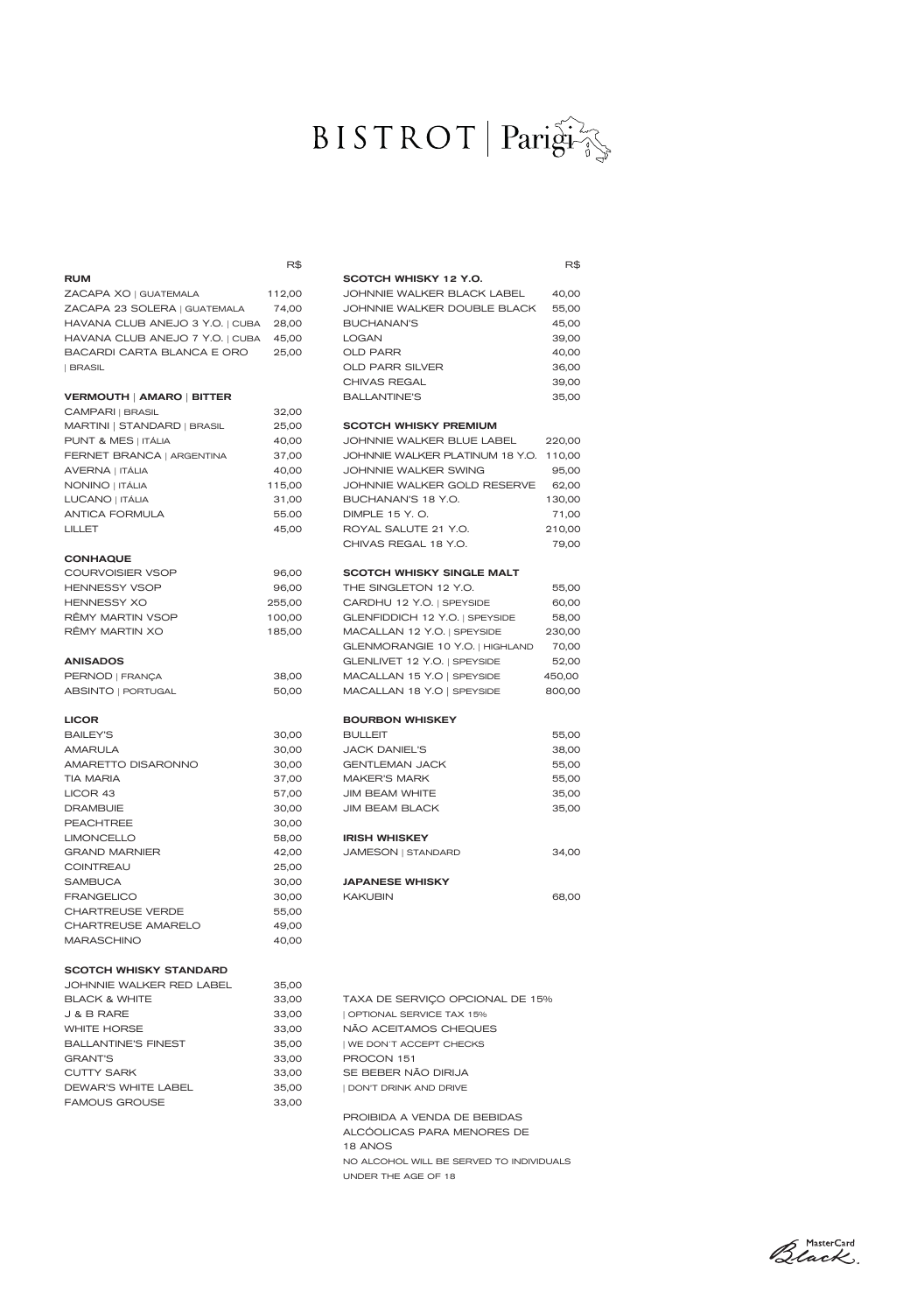### $BISTROT | Pari<sub>9</sub>$

GARRAFA

| PRODUTOR   SAFRA   REGIÃO   VALORES EM                                                                    |                | <b>LES BOUTEILLES</b>                                                                                                      |
|-----------------------------------------------------------------------------------------------------------|----------------|----------------------------------------------------------------------------------------------------------------------------|
| <b>REAIS</b><br><b>VINS AU VERRE</b><br>SPUMANTI<br><b>150ML</b>                                          | <b>TAÇA</b>    | <b>BRASIL</b><br><b>CHANDON BRUT I</b><br>CAVE GEISSE BRU<br>  2020   PINTO BANDE<br><b>CHANDON EXCEL</b><br>  GARIBALDI   |
| <b>ITALIA</b><br>PROSECCO FASANO<br>MILLESIMATO D.O.C.G.<br>  DE FAVERI   2018   VENETO                   | 75,00          | <b>ITÁLIA</b><br>PROSECCO FASAN<br>MILLESIMATO D.O.C<br>  DE FAVERI   2018   V                                             |
| <b>BLANCS</b> 150ML                                                                                       |                | <b>FRANCA</b><br><b>CREMANT</b>                                                                                            |
| <b>BRASIL</b><br><b>CHARDONNAY</b><br>  VINICOLA THERA   2020   BRASIL                                    | 60,00          | CREMANT DE BOL<br>  ANDRÉ DELORM   B                                                                                       |
| <b>ITALIA</b><br>PINOT GRIGIO FASANO                                                                      | 65,00          | <b>CHAMPAGNE</b>                                                                                                           |
| DI LENARDO   2020   FRIULI                                                                                |                | PERRIER JOUËT G<br><b>EPERNAY</b>                                                                                          |
| <b>FRANCA</b><br>CHÂTEAU LA FLEUR BELLEVUE<br>  GRAND VIN DE BORDEAUX   EYMAS & FILS<br>  2020   BORDEAUX | 57,00          | MOET & CHANDOI<br><b>VEUVE CLICQUOT</b><br><b>BRUT IMPERIAL   E</b><br>DOM PERIGNON<br>  MOET & CHANDON<br>PERRIER JOUËT E |
| <b>ROSATI</b><br><b>150ML</b>                                                                             |                | 2012   EPERNAY                                                                                                             |
| ROSE   VINICOLA THERA   2021   BRASIL<br>VOILA COTES DE PROVENCE<br>  VOILA   2020   FRANÇA               | 60,00<br>84,00 | <b>CHAMPAGNE ROS</b>                                                                                                       |
| <b>ROSSI</b><br>150ML                                                                                     |                | PERRIER JOUET E<br>ROSE BRUT   EPEF<br>MOET & CHANDON<br><b>EPERNAY</b>                                                    |
| <b>ITALIA</b><br>CHIANTI FASANO<br>POGGIOTONDO   2019   TOSCANA                                           | 58,00          | <b>BIANCHI</b>                                                                                                             |
| <b>FRANÇA</b><br><b>BORDEAUX PETITE SIRÈNE</b><br>PAR CHÂTEAU GISCOURS<br>  GONFRIER FRÉRES   2016        | 79,00          | <b>BRASIL</b><br>CHARDONNAY<br>  VINÍCOLA THERA   2<br><b>SAUVIGNON BLAN</b><br>VALE DA PEDRA                              |
| <b>ARGENTINA</b><br>COMPADRE SHIRAZ - MALBEC<br>  LA AGRICOLA   2021   MENDOZA                            | 34,00          | GUASPARI   2019   E<br>DO PINHAL   SÃO PA                                                                                  |
| <b>CHILE</b><br>KALFU MOLU PINOT NOIR<br>  KALFU   2020   VALLE DE CASABLANCA                             | 56,00          | <b>ITÁLIA</b><br>PINOT GRIGIO   LE<br><b>GRILLO   LE TUFARE</b><br><b>INZOLIA   LE TUFAR</b><br>CHARDONNAY D.              |
| <b>DOLCI</b><br>75ML                                                                                      |                | LE TUFARE   2020   5<br>IL PUMO SAUVIGN<br>SALENTO I.G.P.                                                                  |
| CHÂTEAU LES COMPÈRES<br>  2017   SAUTERNES                                                                | 92,00          | SAN MARZANO   20:<br>PINOT GRIGIO D.O.<br>  LA GONDOLA   2020                                                              |
| <b>PORTO</b><br>75ML                                                                                      |                | STE VERDICCHIO<br>DI JESI D.O.C<br>  STEFANO ANTONUO                                                                       |
| TAYLOR'S                                                                                                  |                | <b>GRILLO APPASSIM</b>                                                                                                     |
| TAWNY                                                                                                     | 46,00          | LE TUFARRE   2020                                                                                                          |
| PORTO CHIP DRY TAYLOR'S                                                                                   | 66,00          | ROSSETI BIANCO                                                                                                             |
| 10 ANOS                                                                                                   | 126,00         | TENUTE ROSSETI   :                                                                                                         |
| 20 ANOS                                                                                                   | 186,00         | PINOT GRIGIO FAS                                                                                                           |

| BRASIL<br><b>CHANDON BRUT ROSE</b><br>CAVE GEISSE BRUT<br>  2020   PINTO BANDEIRA                                                           | 252,00<br>293,00                     |
|---------------------------------------------------------------------------------------------------------------------------------------------|--------------------------------------|
| CHANDON EXCELLENCE BRUT<br><b>GARIBALDI</b>                                                                                                 | 368,00                               |
| ITÁLIA<br>PROSECCO FASANO<br>MILLESIMATO D.O.C.G.<br>  DE FAVERI   2018   VENETO                                                            | 375,00                               |
| <b>FRANÇA</b><br><b>CREMANT</b><br>CREMANT DE BOURGOGNE BRUT<br>  ANDRÉ DELORM   BOURGOGNE                                                  | 402,00                               |
| <b>CHAMPAGNE</b>                                                                                                                            |                                      |
| PERRIER JOUËT GRAND BRUT<br><b>EPERNAY</b><br>MOET & CHANDON                                                                                | 850,00                               |
| <b>VEUVE CLICQUOT BRUT</b><br><b>BRUT IMPERIAL   EPERNAY</b><br><b>DOM PERIGNON</b>                                                         | 963,00<br>982,00<br>2.917,00         |
| MOET & CHANDON   2008   EPERNAY<br>PERRIER JOUËT BELLE EPOQUE<br>  2012   EPERNAY                                                           | 2.960,00                             |
| <b>CHAMPAGNE ROSÉ</b>                                                                                                                       |                                      |
| PERRIER JOUET BLASON<br>ROSE BRUT   EPERNAY<br>MOET & CHANDON BRUT ROSE<br><b>EPERNAY</b>                                                   | 940,00<br>1.029,00                   |
|                                                                                                                                             |                                      |
| <b>BIANCHI</b>                                                                                                                              |                                      |
| <b>BRASIL</b><br><b>CHARDONNAY</b><br>  VINÍCOLA THERA   2019   SÃO JOAQUIM                                                                 | 264,00                               |
| SAUVIGNON BLANC<br>VALE DA PEDRA<br>  GUASPARI   2019   ESPIRITO SANTO<br>DO PINHAL   SÃO PAULO                                             | 389,00                               |
| ITÁLIA<br>PINOT GRIGIO   LE TUFARE   2020<br>GRILLO   LE TUFARE   2020  SICÍLIA<br>INZOLIA   LE TUFARE   2020   SICÍLIA<br>CHARDONNAY D.O.C | 190,00<br>190,00<br>190,00<br>190,00 |
| LE TUFARE   2020   SICÍLIA<br>IL PUMO SAUVIGNON / MALVASIA<br>SALENTO I.G.P.                                                                | 194,00                               |
| SAN MARZANO   2020   PUGLIA<br>PINOT GRIGIO D.O.C DELLE VENEZIE<br>  LA GONDOLA   2020   SICILIA                                            | 195,00                               |
| STE VERDICCHIO CASTELLI<br>DI JESI D.O.C                                                                                                    | 195,00                               |
| STEFANO ANTONUCCI   2020   MARCHE<br><b>GRILLO APPASSIMENTO</b>                                                                             | 220,00                               |
| LE TUFARRE   2020   SICÍLIA<br>ROSSETI BIANCO IGT                                                                                           | 261,00                               |
| TENUTE ROSSETI   2020   TOSCANA<br>PINOT GRIGIO FASANO<br>  DI LENARDO   2020   FRIULI                                                      | 325,00                               |
| LE VAGLIE CASTELLI DI JESI D.O.C<br>  STEFANO ANTONUCCI   2020   MARCHE                                                                     | 380,00                               |

|                                                                                    | R\$              |
|------------------------------------------------------------------------------------|------------------|
| FRANÇA<br>CHATEAU LA FLEUR BELLEVUE                                                | 275,00           |
| GRAND VIN DE BORDEAUX<br>  EYMAS&FILS   2020                                       |                  |
| LA COMBE DU SOLEIL CHARDONNAY 452,00<br>  ANIMA VINUM   2015                       |                  |
| GENTIL   HUGEL & FILS   2019   ALSACE<br>CHABLIS LES BEUMONTS                      | 565,00<br>555,00 |
| ERICE E EMMANUEL DAMPT   2015<br><b>BOURGOGNE</b>                                  |                  |
| CHABLIS GRAND CRU "LES CLOS" 2.830,00                                              |                  |
| LOUIS MICHEL & FILS   2018   BOURGOGNE                                             |                  |
| <b>PORTUGAL</b><br><b>VALLE DE PASSOS</b>                                          | 326,00           |
| 2017   TRÁS OS MONTES<br>CARM BRANCO   2020   DOURO                                | 430,00           |
| ALVARINHO MUROS ANTIGOS<br><b>VINHO VERDE</b>                                      | 546,00           |
| ANSELMO MENDES   2018   MINHO                                                      |                  |
| <b>URUGUAI</b>                                                                     |                  |
| ALBARINO JOSE IGNACIO<br><b>BODEGA OCEANICA JOSE IGNACIO</b>                       | 395,00           |
| 2021   MALDONADO<br>CHARDONNAY JOSE IGNACIO                                        | 410,00           |
| <b>BODEGA OCEANICA JOSE IGNACIO</b><br>  2021   MALDONADO                          |                  |
| CHILE                                                                              |                  |
| CHARDONNAY RESERVA<br>VENTISQUERO   2021   COLCHAGUA<br><b>FAS SAUVIGNON BLANC</b> | 203,00           |
| <b>GRAN RESERVA</b>                                                                | 330,00           |
| TAGUA TAGUA   2016   COLCHAGUA                                                     |                  |
| ARGENTINA<br>FINCAS DEL SUR VIOGNIER   2021                                        | 156,00           |
| <b>TORRONTES</b><br>  TERRAZAS   2020   SALTA                                      | 271,00           |
| CHARDONNAY RESERVA                                                                 | 315,00           |
| TERRAZAS   2020   MENDOZA                                                          |                  |
| <b>ROSÉS</b>                                                                       |                  |
| <b>SYRAH ROSE</b><br>  LE TUFARE   2020   SICILIA                                  | 190,00           |
| ROSÉ                                                                               | 266,00           |
| VINÍCOLA THERA   2018<br>  SÃO JOAQUIM   BRASIL                                    |                  |
| VOILA COTES DE PROVENCE<br>  VOILA   2020   FRANÇA                                 | 380,00           |
| PINOT ROSE JOSE IGNACIO<br>  BODEGA OCEANICA JOSE IGNACIO                          | 380,00           |
| 2021   MALDONADO                                                                   |                  |
| CHATEAU ROUBINE CRU<br><b>CLASSE ROSÉ</b>                                          | 528,00           |
| 2019   PROVENCE   FRANÇA                                                           |                  |
|                                                                                    |                  |

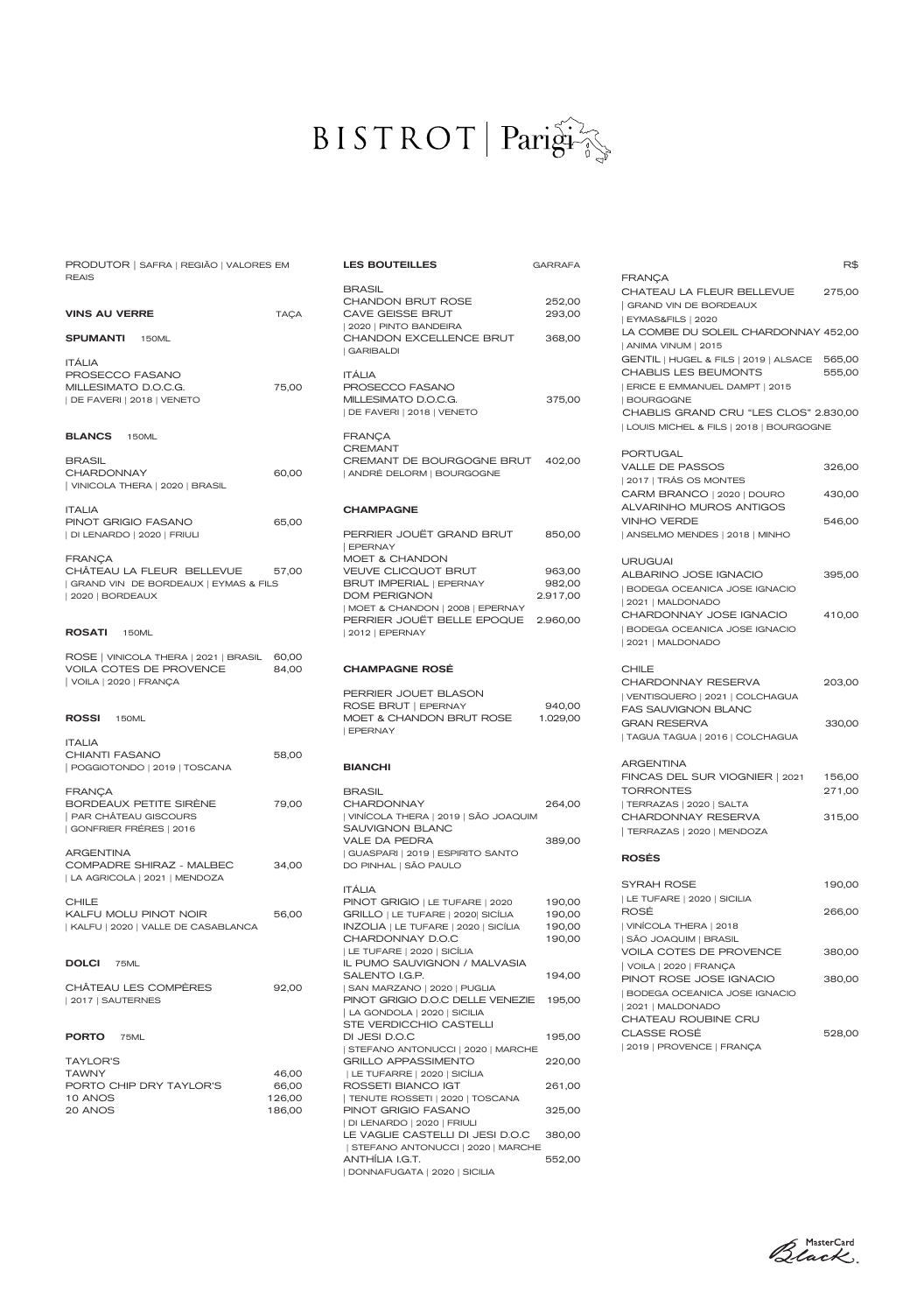# $\text{BISTROT} \mid \text{Pari}\widehat{\mathbf{g}}\widehat{\mathbf{f}}$

| <b>ROUGES</b>                             | R\$      |
|-------------------------------------------|----------|
| <b>BRASIL</b>                             |          |
| SYRAH "VISTA SERRA"                       | 674,00   |
| GUASPARI   2018                           |          |
| <b>ITÁLIA</b>                             |          |
| STE ROSSO PICENO D.O.C                    | 190,00   |
| STEFANO ANTONUCCI   2020   MARCHE         |          |
| <b>NERO D'AVOLA</b>                       | 190,00   |
| LE TUFARE   2020   SICILIA                |          |
| SYRAH   LE TUFARE   2020   SICILIA        | 190,00   |
| CABERNET SAUVIGNON                        | 190,00   |
| LE TUFARE   2020   SICILIA                |          |
| SANGIOVESE LE CASINE                      | 220,00   |
| ITALIA   2019                             |          |
| PRIMITIVO A MARE I.G.P.                   | 227,00   |
| TERRA ROSA   2020   PUGLIA                |          |
| ROSSETI ROSSO I.G.T                       | 261,00   |
| TENUTE ROSSETI   2020   TOSCANA           |          |
| CHIANTI FASANO D.O.C.G                    | 265,00   |
| POGGIOTONDO   2019                        |          |
| GOVERNO AD USO IGT                        | 296,00   |
| 2020   TOSCANA<br>ROSSO DI TOSCANA I.G.T. | 375,00   |
| POGGIOTONDO   2018   TOSCANA              |          |
| <b>BRANCAIA TRE I.G.T.</b>                | 329,00   |
| BRANCAIA   2019   TOSCANA                 |          |
| DOLCETTO D'ALBA                           | 387,00   |
| BORGOGNO   2017   PIEMONTE                |          |
| PRIMITIVO DI MANDURIA D.O.C               | 428,00   |
| CONTESSA CAROLA   2019   PUGLIA           |          |
| CHIANTI CLASSICO FASANO D.O.C.G. 472,00   |          |
| TENUTE ROSSETI   2019   TOSCANA           |          |
| CASALI DEL BARONI                         | 565,00   |
| 2018   ITALIA                             |          |
| CHIANTI CLASSICO D.O.C.G.                 |          |
| <b>GRAN SELEZIONE</b>                     | 567,00   |
| QUERCETO DI CASTELLINA   2017             |          |
| BARBARESCO D.O.C.G                        | 618,00   |
| RICCOSA   2017   PIEMONTE                 |          |
| VALPOLICELLA CLASSICO                     |          |
| SUPERIORE L'(IM)PERFETTO                  | 685,00   |
| BUGLIONI   2017   VENETO                  |          |
| <b>BARBERA D'ASTI FIULOT</b>              | 702,00   |
| PRUNOTO   2019   PIEMONTE                 |          |
| BARBARESCO D.O.C.G                        |          |
| BAROLO D.O.C.G CASALI DEL BARONI 812,00   |          |
| 2016   ITALIA                             |          |
| LA MASSA I.G.T.                           | 910,00   |
| FATTORIA LA MASSA   2017   TOSCANA        |          |
| <b>AMARONE CLASSICO</b>                   |          |
| <b>BAROLO BUSSIA</b>                      | 1.503,00 |
| TENUTA ROCCA   2016   PIEMONTE            |          |
| DELLA VALPOLICELLA D.O.C.                 | 1.551,00 |
| ZENATO   2015   VENETO                    |          |
| BRUNELLO DI MONTALCINO                    | 1.932,00 |

|                                      | R\$       |
|--------------------------------------|-----------|
| FRANÇA                               |           |
| CHÄTEAU LA ROSE                      |           |
| <b>SAINT - GERMAIN</b>               | 268,00    |
| GRAND VIN DE BORDEAUX   DUCOURT      |           |
| 2016   BORDEAUX                      |           |
| CHÂTEAU MOULIN EYQUEM                | 345,00    |
| <b>GRAND VIN DE BOURDEAUX</b>        |           |
| MOSTERMANS   2016   COTES BOURG      |           |
| BORDEAUX PETITE SIRÈNE               | 360,00    |
| PAR CHÂTEAU GISCOURS                 |           |
| CHÂTEAU LES TROIS MANOIRS            | 446,00    |
| CRU BOURGEOIS   FRÉDRÉRIC CRUCHON    |           |
| ET FILS   2015   MEDOC   BORDEAUX    |           |
| <b>CHATEAU HAUT- MYLES</b>           | 452,00    |
| CRU BOURGEOIS   CHATEAU HAUT         |           |
| CONSEILLANTS   2016   BORDEAUX       |           |
| LA COMBE DU SOLEIL PINOT NOIR 452,00 |           |
| ANIMA VINUM   2016                   |           |
| <b>CHATEAU TEYSSIER</b>              |           |
| MONTAGNER SAIN   2016                | 480,00    |
| GONFRIER FRÉRES   2016               |           |
| <b>IRANCY VILLAGE</b>                | 539,00    |
| ERICE E EMMANUEL DAMPT   2012        |           |
| COTES DU RHONE                       | 559,00    |
| E.GUIGAL   2016   RHONE              |           |
| HAUTES COTES DE BEAUNE AOC           | 564,00    |
| NUITON BENOY   2019   BOURGOGNE      |           |
| BOURGOGNE                            |           |
| <b>BEAUNE AOC</b>                    | 775,00    |
| NUITON BENOY   2018   BOURGOGNE      |           |
| GIVRY 1ER CRU - EN VEAU              |           |
| <b>VIEILLES VIGNES</b>               | 918,00    |
| DOMAINE MASSE PÉRE E FILS   2017     |           |
| <b>BOURGOGNE</b>                     |           |
| VOLNAY   PIERRE GIRARDIN   2018      | 1.679,00  |
| BOURGOGNE ROUGE "MCMXXVI"            | 1.742,00  |
| DOMINIQUE LAURENT   2011   BOURGOGNE |           |
| CHATEAU MOUTON-ROTHSCHILD            | 12.381,00 |
| 1988   PAUILLAC   BORDEAUX           |           |
| CHATEAU HAUT-BRION                   | 13.571,00 |
| 1975   PESSAC LEOGNAN   BORDEAUX     |           |
| CHATEAU MOUTON-ROTHSCHILD 14.238,00  |           |
| 1983   PAUILLAC   BORDEAUX           |           |

|                                      | к⊅       |
|--------------------------------------|----------|
| ESPANHA                              |          |
| BORSAO SELECCION GARNACHA            | 332,00   |
| BODEGAS BORSAO   2019                |          |
| <b>CAMPOS DE BORJA</b>               |          |
| VALDEHERMOSO JOVEN                   | 334,00   |
| VALDERIZ   2020   RIBERA DEL DUERO   |          |
| MIO DE M.O                           | 470,00   |
| VINDIMIA SELECCIONADA   2017   TORO  |          |
| MARQUES DE RISCAL RESERVA            | 858,00   |
| MARQUES DE RISCAL   2016   RIOJA     |          |
| PINTIA   VEGA SICILIA   2015   TORO  | 1.984,00 |
| ALION   VEGA SICILIA   2016   TORO   | 2.868,00 |
|                                      |          |
| <b>PORTUGAL</b>                      |          |
| <b>MARIANA TINTO</b>                 | 295,00   |
| HERDADE DO ROCIM   2020   ALENTEJO   |          |
| HERDADE DE SÃO MIGUEL                |          |
| COLHEITA SELECIONADA                 | 300,00   |
| ALEXANDRE RELVAS   2020              |          |
| BRIDÂO COLHEITA SELECIONADA          | 371,00   |
| TOURINGA NACIONAL   ADEGA            |          |
| DO CARTAXO   2017   RIBATEJO         |          |
| CARM TINTO   2018   DOURO            | 430,00   |
| ALUZE D.O.C.                         | 459,00   |
| QUINTA DO PESSEGUEIRO   2016   DOURO |          |
| <b>PAPA FIGOS</b>                    | 542,00   |
| CASA FERREIRINHA   2019   DOURO      |          |
| <b>CISTUS</b>                        | 865,00   |
| GRANDE RESERVA   2017   DOURO        |          |
| <b>BEYRA TINTA RORIZ</b>             | 1.150,00 |
| RUI ROBOREDO MADEIRA   2018          |          |
| <b>BEIRA INTERIOR</b>                |          |
| <b>URUGUAI</b>                       |          |
| TANNAT JOSE IGNACIO                  | 360,00   |
| $\frac{1}{2}$                        |          |

| <b>TANNAT JOSE IGNACIO</b>   | 360.00 |
|------------------------------|--------|
| BODEGA OCEANICA JOSE IGNACIO |        |
| 2020   MALDONADO             |        |
| PINOT NOIR JOSE IGNACIO      | 540.00 |
| BODEGA OCEANICA JOSE IGNACIO |        |
| 2020   MALDONADO             |        |